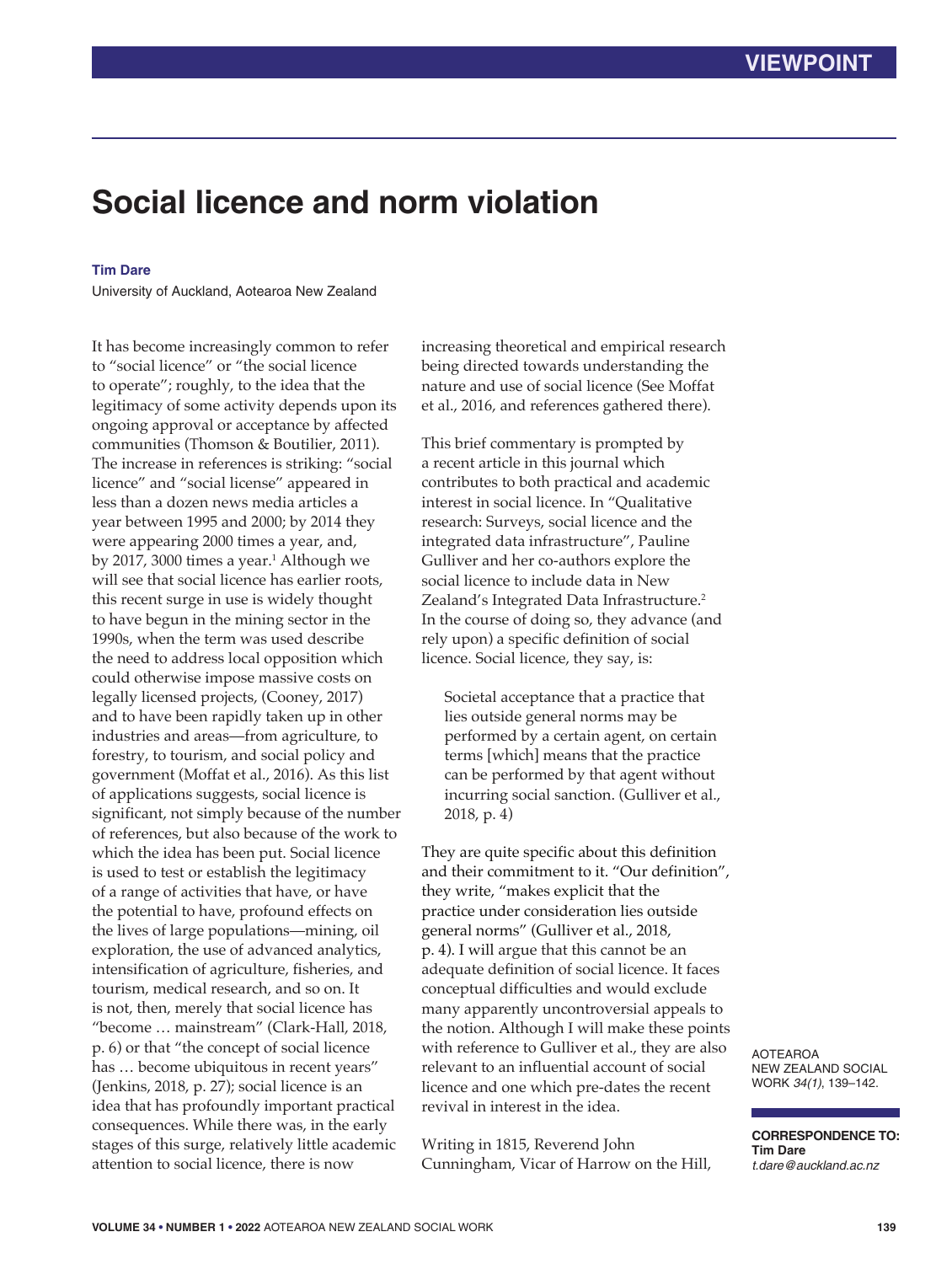remarked upon women who cut short the sabbath to gather in city parks on Sunday evenings: "At the hour of dinner, by a social license, not indeed strictly protestant, the Sunday seems to finish and they assemble in large conventions to discuss and supply the wants of the body" (Cunningham, 1832, pp. 62–63). The Reverend disapproves: "[B]y forcing horses and servants upon unnecessary employments", the women "… defraud two beasts of their lawful rest, and shut two souls from heaven" (Cunningham, 1832, pp. 62–63). Here "license" refers to excessive freedom or "licentiousness"; an insufficient regard for social conventions.<sup>3</sup> There is a non-pejorative version of this sense of licence too. Anthropologist Pierre van den Berghe suggests, for instance, that what he calls "institutionalized licence"—"welldefined, cyclical periods of institutionalized (and often ritualized) departure from the normative system of a given society"—helps to preserve the background normative systems from which they are departures, releasing tension and allowing expression of other norms, otherwise held in check: "The very contrast between the two phases of the cycle [a long 'normal' phase and a short 'licentious' phase] maintains the cohesion of the normative system" (Van den Berghe, 1963, p. 415). We find this non-pejorative sense of social licence as permission in modern discussions. Penny Clark-Hall uses the idea of "poetic licence"—a permission to depart from normal rules of language use—to frame her discussion of social licence for agriculture (Clark-Hall, 2018, p. 8). Gulliver et al.'s (2018) use is a more explicit example, which makes the requirement that the practice under consideration lies outside general norms part of the very definition of social licence. I have said that Gulliver et al.'s (2018) definition cannot be adequate, that it faces conceptual difficulties and would exclude many apparently uncontroversial appeals to the notion.

First the conceptual point. It is important to see at the outset that the general norms to which the definition refers—the norms

outside of which the practice under consideration must lie—cannot themselves be the norms of licensing. The general norm with which a practice in question conflicts, that is to say, cannot be the norm according to which all conduct for which one needs a licence is wrong if one does not have a licence. Such an understanding of social licence would be problematically circular, since it would require us already to possess and understand a practice of social licensing, including a norm requiring the licensing of some activity, which would allow us to determine whether that activity lay outside the licensing norm. The norms with which a practice conflicts, then, must be norms which bear upon the contemplated practice itself. It must be the case that some contemplated activity—mining, or intensified agriculture, or the use of data by governments, or some aspect of medical research, or including data in a data set—is *itself* contrary to accepted or general norms, not merely that there is a licensing requirement in place which makes it wrong to carry out that activity without first obtaining a licence. This understanding is more plausible than the problematically circular alternative but, it too, is problematic, for it raises the second concern: it would exclude many—perhaps most—actual appeals to the idea of social licence.

Consider New Zealand's official statistics agency's 2018 measurement of their social licence, which they defined as "the permission it has to make decisions about management and use of the public's data without sanction" (Neilsen Co., 2018, p.3). Stats NZ commissioned a survey that discovered that most New Zealanders who knew about the agency trusted it and approved of the way it collected and managed information. Most New Zealanders who knew about Stats NZ, it turned out, thought it was a good thing there was an official Government statistics agency, and most approved of the job that agency does. Stats NZ took this survey to show that the agency *had* social licence for its activities. However, on the assumption that is part of the *definition* of social licence that the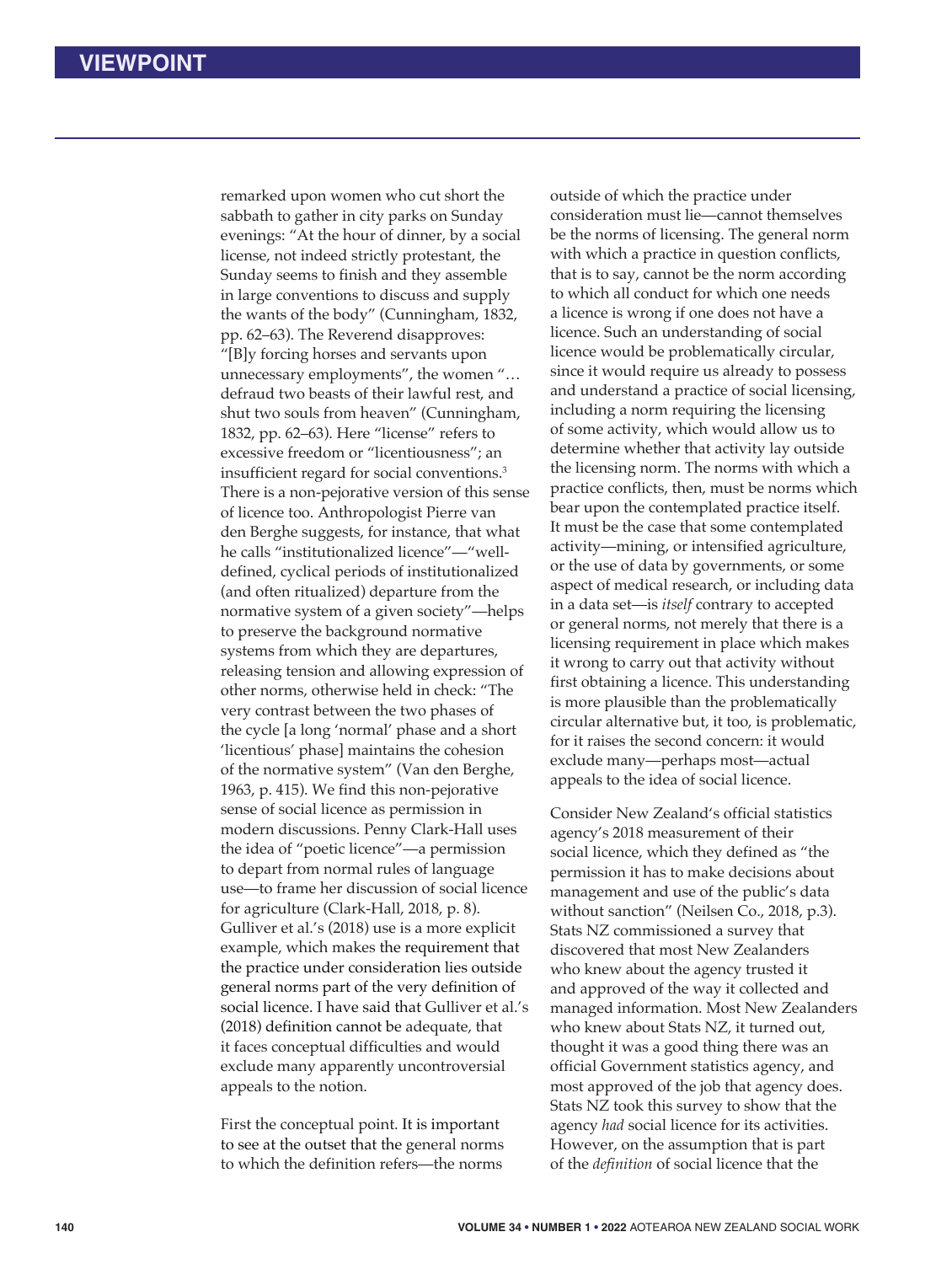licensed practice is contrary to general norms, that conclusion would have been a mistake of some sort. At best, according to the licentiousness view, they should have concluded that they did not *need* social licence (since they discovered that most people who knew about the agency did *not* think that that agency's conduct was contrary to general norms), or even that they could not have it, since they were not doing anything which conflicted with general norms. That surely cannot be right, and it certainly does not describe what Stats NZ—social licence enthusiasts—appear to have taken themselves to be doing: namely establishing whether and to what extent they had social licence for their activities, or "permission … to make decisions about management and use of the public's data" (Neilsen Co., 2018, p.3).4

I think that many organisations (tourist operators, agricultural industries, and so on) seeking social licence take themselves to be roughly in Stats NZ's position. They think they should satisfy themselves, and potential critics, that their practices have ongoing approval and acceptance by the communities within which they operate. They may have noticed that new norms are emerging around their practices—communities might have new and more stringent environmental expectations, for instance—and they seek to discover how their practices stand, or are perceived to stand, relative to those new norms. They may be preparing programmes to convince communities that their practices *should* have ongoing acceptance and approval, i.e., that those practices do not conflict with general norms. If they succeed, they may conclude that they have social licence. All these activities, and the attitudes to social licence they reveal, look problematic under a definition under which the practice under consideration must lie outside general norms. If such an agency discovers that their conduct is not thought to conflict with general norms, then, by the lights of the definition which makes the requirement that a practice under consideration lies outside general norms part of the very definition

of social licence, they could not have social licence.

At the very least, widespread and accepted uses of social licence (might we say the sense of social licence which has social licence?) are such that a definition must leave open the question of whether the practice in question is contrary to general norms, and must make it conceptually possible to seek and acquire social licence for activities which are not contrary to such norms. The point here is not to defend these widespread views of social licence—I argue elsewhere that they suffer problems of their own (Dare, forthcoming) but, unless we are engaged in a quite dramatic revisionist project (which, as an aside, would dramatically narrow the scope of social licence), a plausible definition must I think preserve at least the core of those views of social licence.

# **Acknowledgement**

I am grateful to an anonymous reviewer whose thoughtful comments improved this item.

Submitted: 15.11.21

Accepted: 05.02.22

Published: 13 May 2022

### **Notes**

- Factiva, "social license" OR "social licence". Google Scholar references follow a similar trend: 160 articles used the terms between 1995 and 2000, 6500 between 2011 and 2015, and just under 11,000 between 2016 and 2020.
- 2 The Integrated Data Infrastructure (IDI) is a large research database containing data about specific people and households in New Zealand, data gathered from government agencies, official statistical surveys, and non-government organisations, almost always without consent.
- 3 'Licentious' is now most used mainly to describe a lack of regard for conservative sexual mores, but while the Reverend does portray the woman as "assembl[ing] in large conventions to discuss and supply the wants of the *body'* (his emphasis), (Cunningham, 1832, p. 63) thereby shutting themselves and their servants from heaven, it seems that they were intent on walking and socialising, supplying wants for exercise and sociability.